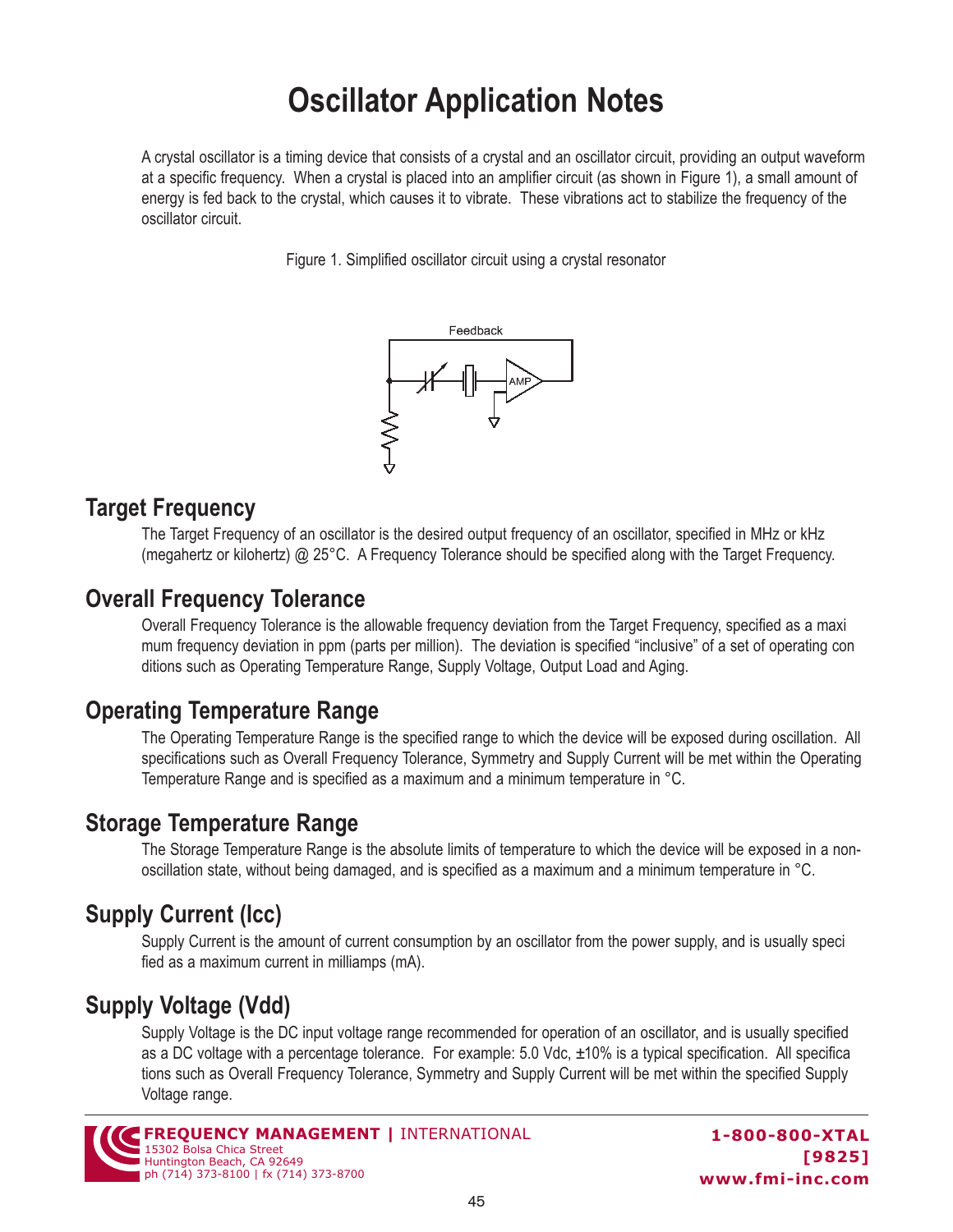# **Symmetry (Duty Cycle)**

Symmetry is also commonly referred to as Duty Cycle, and is the measure of output wave uniformity (or symmetry). Symmetry is a measurement of the time that the output waveform is in a logic high state, expressed as a percent age (%) of the complete cycle. A perfectly symmetrical waveform is in a logic high state 50% of the time and in a logic low state 50% of the time, and is expressed as 50/50%. A typical symmetry tolerance is 40/60%. Tight sym metry is considered to be 45/55%. This parameter is measured at a specified voltage threshold or at a percentage of the output waveform. See Figure 2.

## **Output Voltage Levels (Logic Levels)**

The Output Voltage Level High or "Logic 1" and the Output Voltage Level Low or "Logic 0" are voltage thresholds that must be reached by the output waveform of an oscillator. The Output Levels required are dependent upon the type of load the oscillator must drive and the Supply Voltage. HCMOS Output Voltage Levels are sometimes expressed as a percentage of the Supply Voltage. See Figure 2.

#### **Rise / Fall Time**

Rise Time is a measure of the transition time from a "Logic 0" to a "Logic 1" level. Fall Time is a measure of the transition time from a "Logic 1" to a "Logic 0" level. Both Rise and Fall Time are typically specified as a maximum transition time in nS (nanoseconds). The transition times are measured at specified voltage thresholds or at speci fied percentages of the output waveform. See Figure 2.

#### **Start Time**

Start Time is the time required for the waveform of an oscillator to reach steady state oscillation after power-up, and is usually specified as a maximum time in mS (milliseconds).

#### **Tri-State Output**

An oscillator with Tri-State control on pin 1 allows the output to be placed into a high impedance state. This feature is activated by the application of a Control Voltage to pin 1 of the oscillator. VIH and VIL are, respectively, the enable and the disable voltage thresholds of the Tri-State feature.

#### **Output Load**

Output Load is the maximum load an oscillator can drive. It is specified in terms of number of gates or type of load circuit. For example: HCMOS, TTL and ECL are the most common load types oscillators must drive. An HCMOS load is usually specified as a capacitive load in pF (picofarads). TTL loads are specified as a number of TTL gates. ECL is specified as a resistive load into a specified voltage. Figures 3 through 5 show oscillator test circuits required for the loads mentioned here. When an oscillator can drive both HCMOS and TTL loads under all speci fied operating conditions, the nomenclature is HCMOS/TTL compatible. The type of load the oscillator must drive is a determining factor for the voltage thresholds used when measuring waveform parameters such as Logic Levels, Duty Cycle and Rise/Fall Time.

## **VCXO (Voltage Controlled Crystal Oscillator)**

A VCXO is an oscillator that allows the user to vary the Output Frequency by varying a Control Voltage applied to pin 1. Figure 5 shows a VCXO and a VCTCXO test circuit.



**1-800-800-XTAL [9825] www.fmi-inc.com**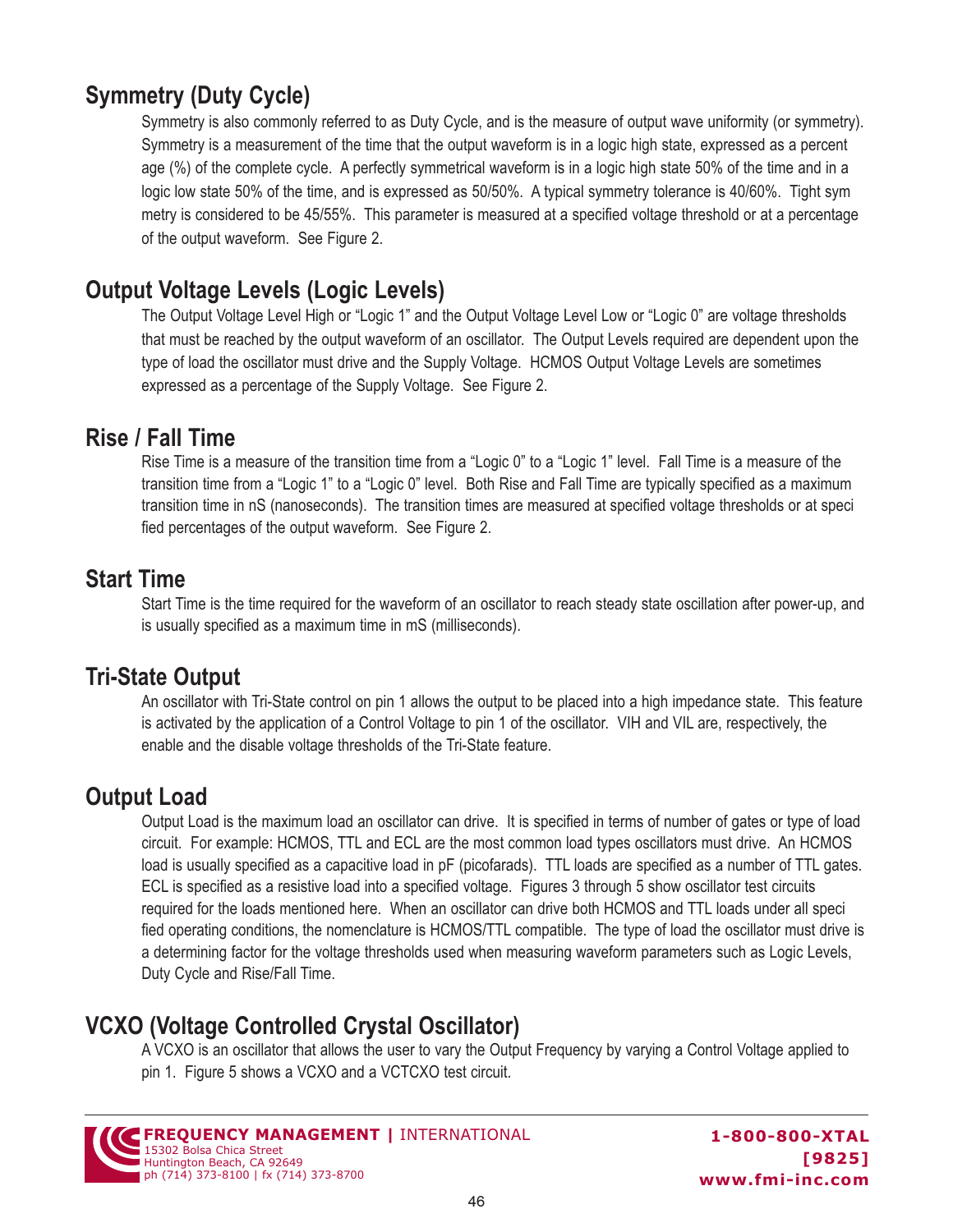## **Control Voltage**

Control Voltage is usually specified by a maximum and a minimum voltage that can be applied to pin 1 of a VCXO or a VCTCXO oscillator. Typical Control Voltage ranges are 0.5 to 4.5 Vdc for a 5.0 Vdc Supply Voltage, and 0.3 to 3.0 Vdc for a 3.3 Vdc Supply Voltage.

#### **Center Frequency**

The Center Frequency of a VCXO or a VCTCXO is the Output Frequency at the center Control Voltage @ 25°C. It is specified as a Target Frequency with an allowable frequency deviation from the Target Frequency. The Target Frequency is specified in MHz (megahertz) or kHz (kilohertz) and Frequency Tolerance is specified in ±ppm (parts per million). For example: 20 MHz, ±25 ppm @ 25°C is a typical specification of a Center Frequency.

## **Pullability**

Pullability is the change in output frequency with respect to the Center Frequency, resulting from a minimum to a maximum change in control voltage. It is specified as  $\pm$ ppm (parts per million). For example, a typical pullability specification would be ±100 ppm, which means the Output Frequency should change at least -100 ppm and +100 ppm from the Center Frequency when the Control Voltage is set to it's minimum and maximum levels, respectively.

## **Linearity**

Linearity is the maximum allowable deviation from the best straight-line slope of frequency vs. control voltage, and is specified in a  $\pm\%$  error. Typical linearity specifications are  $\pm 20\%$  and  $\pm 10\%$ .

# **TCXO (Temperature Compensated Crystal Oscillator)**

A TCXO is a crystal oscillator with a temperature compensated network. A typical Overall Frequency Tolerance that can be achieved by a TCXO is  $\pm 0.5$  ppm to  $\pm 5.0$  ppm. A TCXO network often includes a trimmer capacitor that can be used either to compensate for frequency shifts due to aging and/or tune the oscillator to an exact frequency. Many VCXO terms defined, such as Center Frequency and Pullability, also apply to TCXO specifications. However, in TCXO specifications, these terms refer to the frequency tolerance and pullability within the range of a trimmer capacitor instead of a Control Voltage. Since TCXO's have trimmer capacitors that must be accessible, they are not usually hermetically sealed or suited for exposure to the elements.

# **VCTCXO (Voltage Controlled Temperature Compensated Crystal Oscillator)**

A VCTCXO is a VCXO with a temperature compensated network that can achieve Overall Frequency Tolerances similar to TCXO's. A VCTCXO uses a Control Voltage instead of a trimmer capacitor to compensate for frequency shifts due to aging and/or tune the oscillator to an exact frequency. VCTCXO's are hermetically sealed.

## **Tuning Sensitivity**

For a TCXO, Tuning Sensitivity is the slope of frequency change vs. trimmer capacitor change, specified in ppm/pF. For a VCTCXO, Tuning Sensitivity is the slope of frequency change vs. Control Voltage change, specified in ppm/Volt.

# **Tuning Range**

Tuning Range is the range to which the frequency can be adjusted by the trimmer capacitor or Control Voltage, and is usually specified as a minimum range. For example, ±5.0 ppm min. is a typical Tuning Range specification.

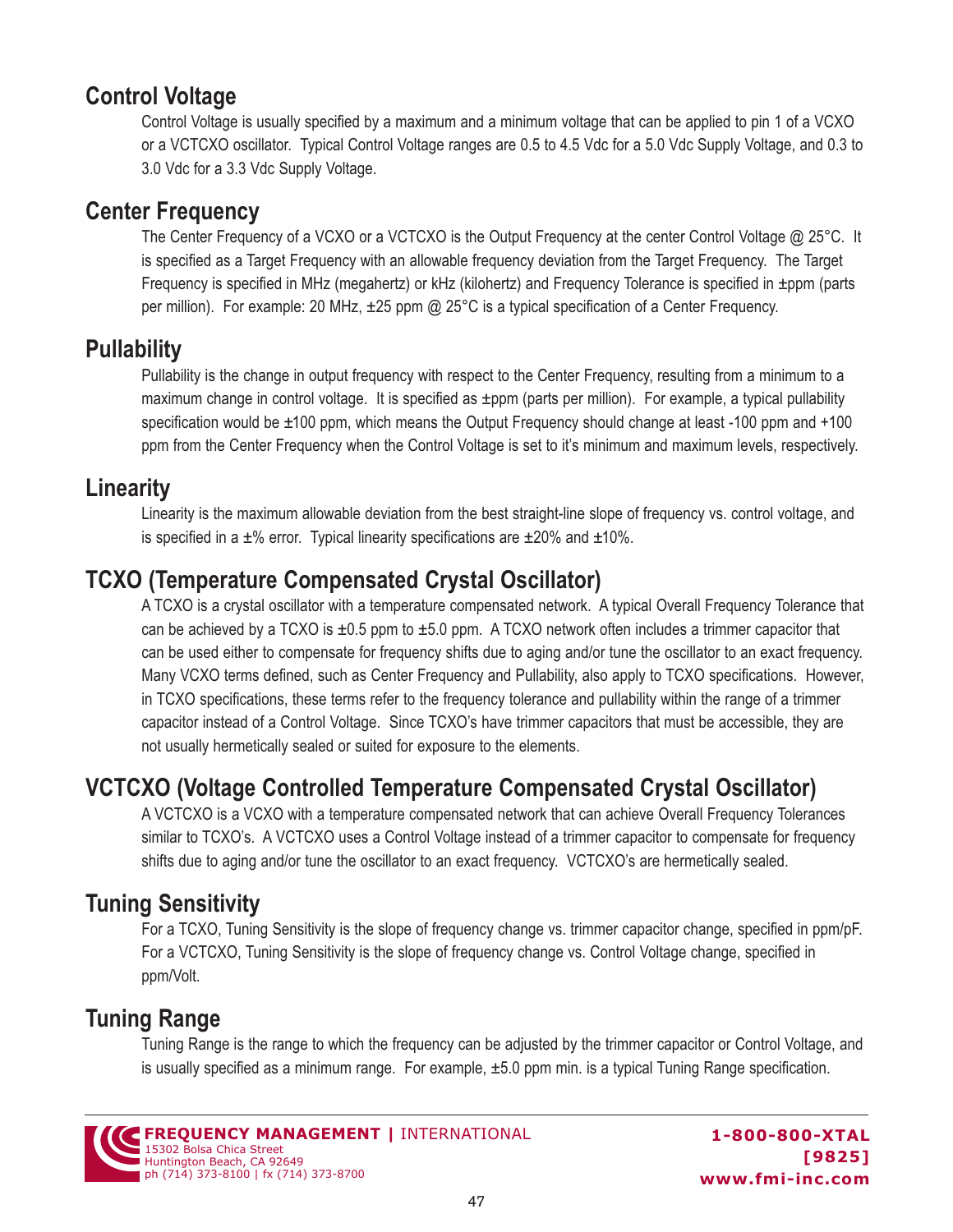## **Oscillator Waveform and Test Circuits for Various Load Types**



Figure 2. Waveform of HCMOS/TTL compatible oscillators



Figure 3. HCMOS Test Circuit



Figure 4. TTL Test Circuit







**1-800-800-XTAL [9825] www.fmi-inc.com**